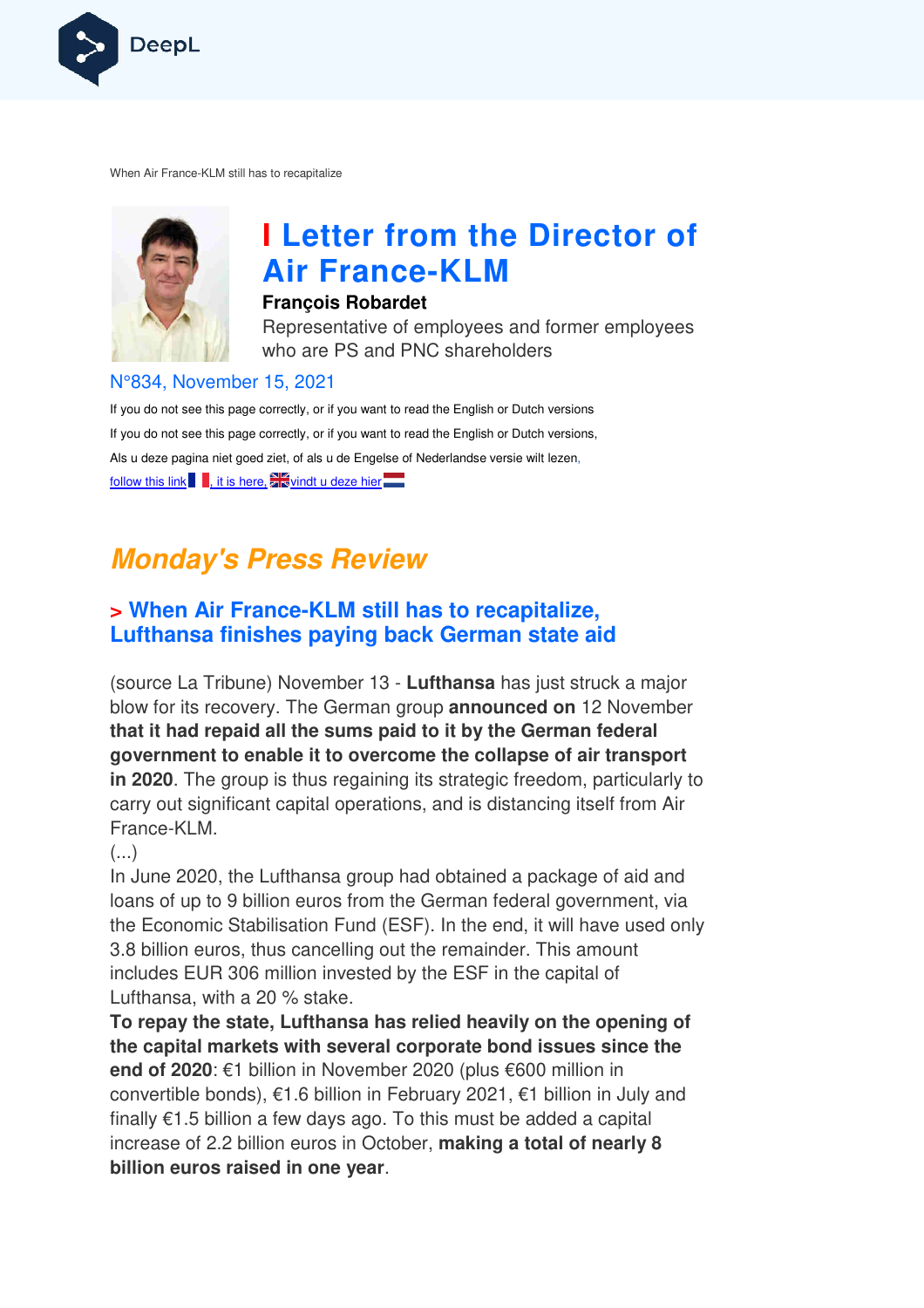Despite the crisis in the airline industry, the German group has been able to show itself to be attractive on the markets and attract capital. The rapid cost-cutting measures have contributed to this attractiveness since the end of 2020. **Lufthansa is currently claiming to have implemented cost reductions of around €2.5 billion annually, including the elimination of almost 30,000 positions**. The good performance of traffic this summer, with a generation of cash, has also helped to strengthen its positions.

This enabled it to repay 1 billion euros to the public bank KfW in February, then a first tranche of 1.5 billion to the ESF in October and finally 1 billion in November. That is 3.5 billion euros out of 3.8 billion. Of course, **this repayment of state aid does not allow the group to reduce its debt**, and the level of net debt remains high. It was around 9 billion euros at the end of September. But, as one analyst notes, **this transfer to the capital markets allows Lufthansa to have much more affordable rates than those of state support**. The latter were 4% in 2020 and 2021, and were expected to rise thereafter. The final step in the German state's disengagement will be the sale by the ESF of its remaining stake in Lufthansa. The fund already divested 6% in August and now has until October 2023 to sell off the remaining 14%.

**With this repayment, Lufthansa also frees itself from the counterparts demanded by the German State and above all the European Commission**. Brussels forbade the group from carrying out any large-scale capital transactions until it had repaid 75% of the state money received. No operation is in sight in the short term, but Carsten Spohr had warned that movements could accelerate from 2022, once the "hibernation" period is over. The return of significant capacity next year will require airlines to burn cash again and thus open up opportunities.

Lufthansa will then be able to use the proceeds from these possible disposals to reduce its debt and prepare for new investments. **The German group is currently considering how to increase the value of its maintenance branch, Lufthansa Technik, either through a partial sale to a financial or industrial investor, or through a listing**. The decision will be taken by the end of the year, with a view to an operation next year. **The group is also studying the sale of its catering subsidiary LSG and its business travel management platform Airplus**. According to one analyst, this could generate cash inflows of between two and three billion euros next year. Lufthansa is thus putting some distance between itself and Air France-KLM. After having been both dependent on state aid during the crisis, the two groups are no longer on an equal footing. Despite a positive summer, the French group has still not repaid the state aid it received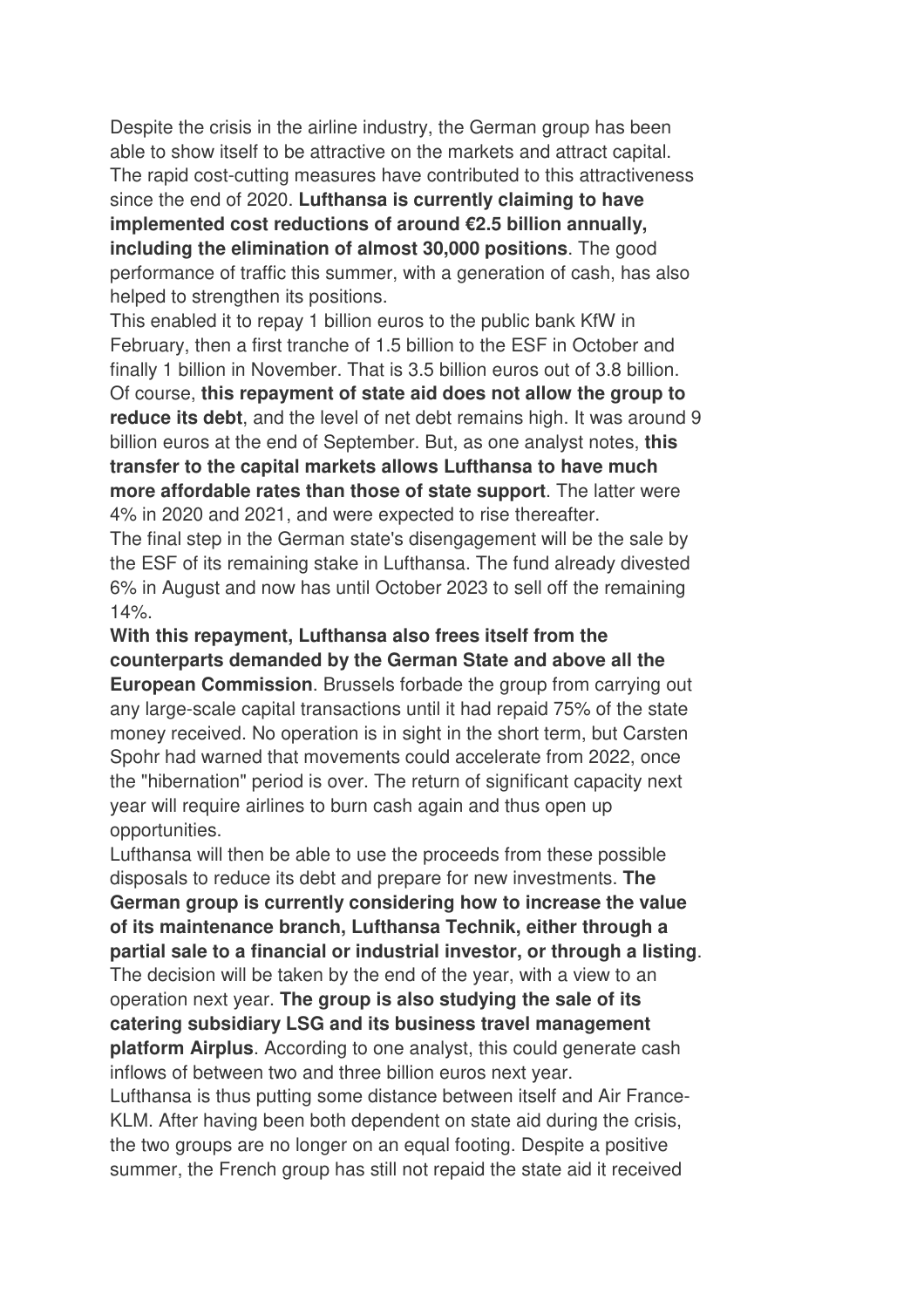and therefore remains limited in its room for manoeuvre. It has certainly reduced its debt by 3 billion euros since the beginning of the year, but this is mainly due to the capital increase largely supported by the French state and the conversion of the latter's direct loan into perpetual quasiequity.

**While Lufthansa is no longer dependent on the German state and is now entirely financed on the markets, Air France-KLM will have to go through a new recapitalisation before it can hope to do the same.**

**My comment:** How did Lufthansa pay back the German state without making a profit?

The German airline essentially borrowed from investors via bond issues. Lufthansa was thus able to meet the requirements of the European Commission.

In its recent communication, the Air France-KLM group indicated that it wanted to proceed in a similar way. The General Meeting of the Franco-Dutch group voted (last May) on resolutions allowing this.

### **> A new Air France engine maintenance centre will open at Orly at the end of 2023**

(source Les Echos) 12 November - Increased productivity in the processing of Air France engines and more innovative technologies. This is the ambition of Air France Industries for its future engine maintenance centre, which will be located on the Orly airport platform (Val-de-Marne). On Monday 8 November 2021, the foundation stone for the building, named "Single Roof MM 4.0", was laid. (...)

**Instead of three separate workshops, "Single Roof MM 4.0" will bring together all the maintenance activities of Air France Industries**. According to the group, this regrouping will reduce engine processing time by 15%. On the new site, maintenance of new generation engines, reputed to emit less CO2 and be quieter, will also be handled. In a press release, the company cites as an example the engine that powers Airbus' A220 aircraft.

(...)

**The engine maintenance activity currently represents 800 jobs.** And according to Grand-Orly Seine Bièvre, the **recruitment objectives of the future maintenance centre amount to 300 mechanics and managers over the first three years**. This is why the EFA has committed itself in a press release to supporting Air France Industries in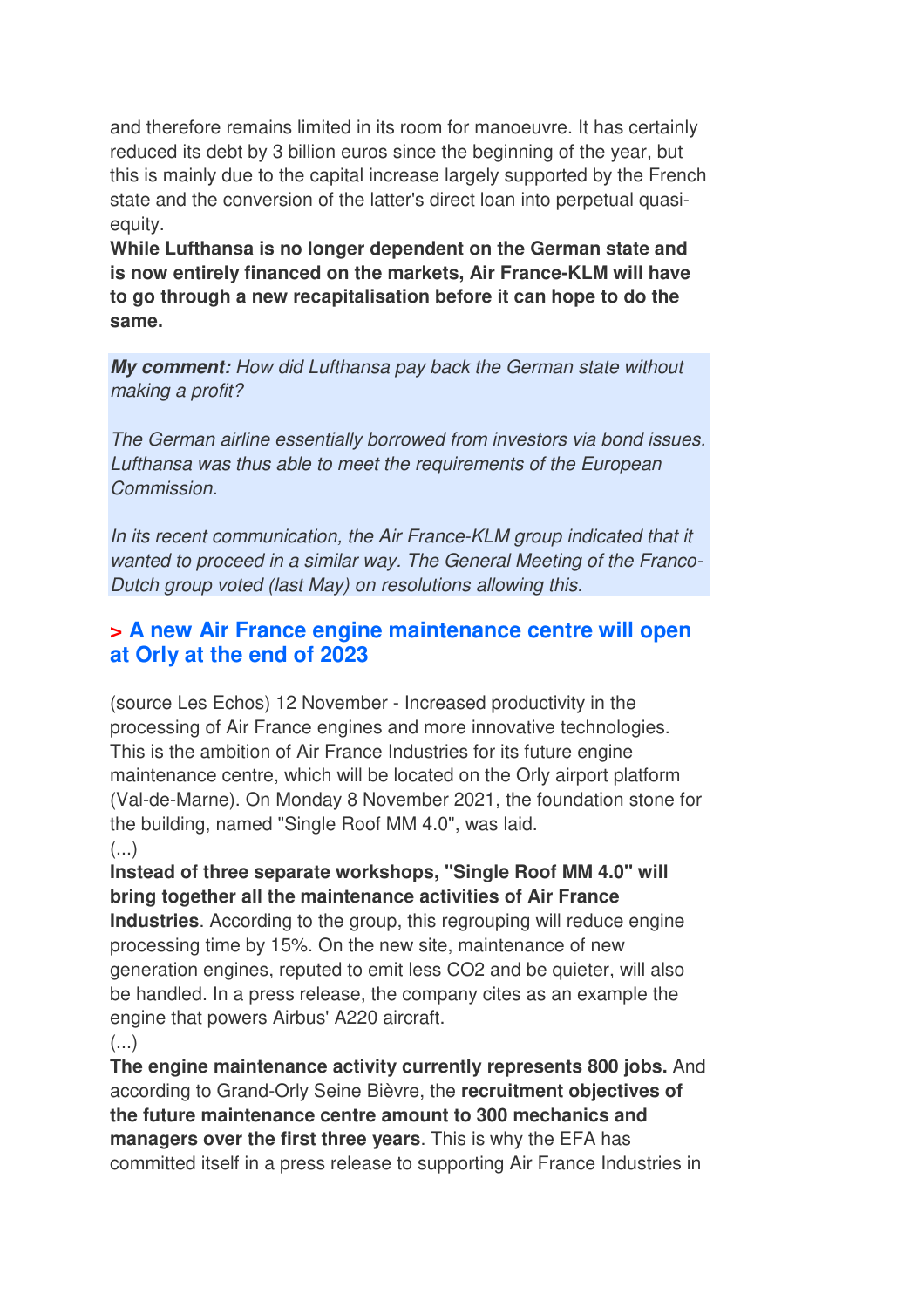its need for training in the region. In addition, the company has already developed an inclusive engine maintenance training course with the CFA for aviation professions in Bonneuil-en-France (Val-d'Oise) and the Jérémy association. Jérémy offers training in airport professions to job seekers in the region.

For its new engine maintenance centre, Air France Industries has received funding from the State via France Relance and from the Île-de-France Region as part of its support for research and development projects. These envelopes amount to 800,000 euros and 1.2 million euros respectively. **In all, the operation will cost 30 million euros.**  According to the company, **"Single Roof MM 4.0" should be delivered and operational by the end of 2023.** 

**My comment:** With this new tool, AFI KLM E&M is in a position to win new markets for the GE90 (which powers the Boeing 777).

It will also be able to acquire maintenance capabilities for the Pratt & Whitney PW1500G (which powers its A220s) and the Trent XWB (which powers its A350s).

At the same time, it will continue to maintain the CFM56-5B engines at Orly, while work on A330 engines will remain with KLM E&M in Amsterdam.

## **> Emirates Airlines: half-year loss of \$1.6 billion**

(AFP source) November 10 - **Emirates Airlines posted a loss of** \$1.6 billion (**1.4 billion euros**) in the **first half of the fiscal year** and remains in the red because of the pandemic, the Middle East's largest airline, based in Dubai, said in a statement.

In contrast, revenue rose 86 percent to \$5.9 billion in the same period, from April 1 to Sept. 30, it added in a statement Wednesday.  $\left( \ldots \right)$ 

**In June, Emirates announced its first annual loss in more than three decades** after the coronavirus pandemic hit the airline industry hard. The carrier said at the time it had received \$3.1 billion (**2.7 billion euros) in** aid from its owner, the Dubai government, to help it survive the crisis.

### **Wizz Air says it relies on organic growth, but "is not blind".**

(Reuters source) Nov 14 - **Wizz Air Chief Executive** Jozsef Varadi **said**  on Sunday **the Hungarian low-cost carrier was designed for organic growth,** but was not "blind".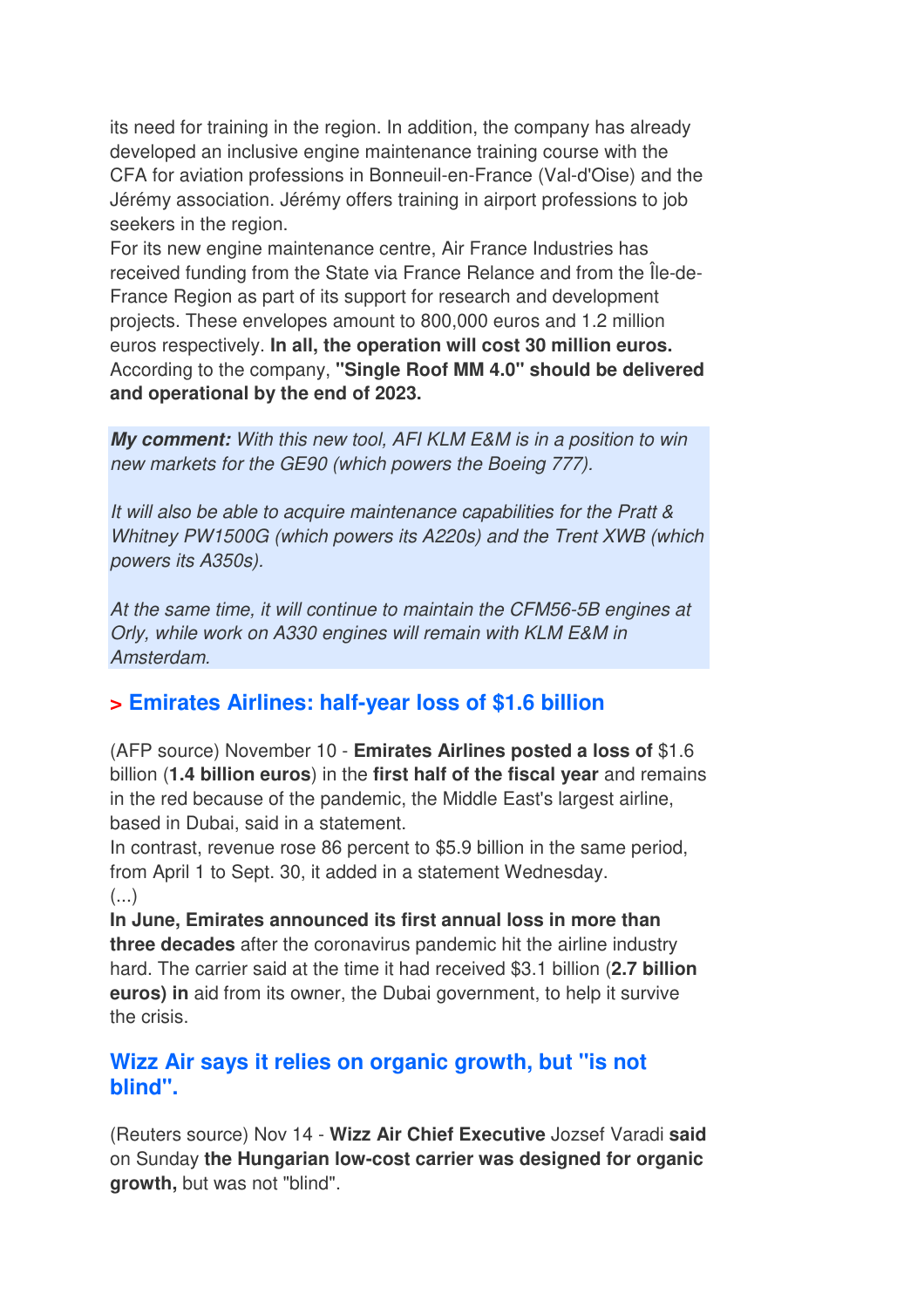"(Wizz) is a platform based on organic growth. I think what we are saying is that of course we are interested in consolidating the market and to some extent we can pay for this game; we can buy back slots at airports, for example," Varadi told Reuters.

"We keep an eye on the market in terms of trends and we will continue to do so. **We are not a Lufthansa, we are not an IAG. Those are forces that are consolidating, not us.** We are an organic company with a clearly defined business model, but we are not blind," he said after announcing an order for 102 jets in Dubai.

In September, EasyJet said it had rejected a takeover bid, choosing instead to raise \$1.7 billion from shareholders and go it alone. It declined to name its suitor, but a source familiar with the matter told Reuters it was Wizz Air.

**My comment:** The statement by the CEO of Wizz Air sounds like a renunciation of any plans to buy an airline, be it easyJet or another lowcost airline.

Perhaps such a project is incompatible with the objectives assigned to Jozsef Varadi last July.

If he succeeds, among other things, in raising the share price to  $£120$  (it was at £48.25 when the announcement was made), he will receive a bonus of up to £100 million ( $€120$  million)! No comment ...

## **> Airbus: Indigo Partners orders 255 A321 aircraft**

(stock market source) November 15 - At the Dubai Airshow, **Indigo Partners portfolio airlines Wizz Air (Hungary), Frontier (US), Volaris (Mexico) and JetSMART (Chile, Argentina) announced a firm order from Airbus for 255 A321neo family aircraft as part of** the Indigo Partners deal.

The aircraft ordered are a mix of A321neos and A321XLRs. They will be delivered to airlines as follows:

- Wizz Air: 102 aircraft (75 A321neo + 27 A321XLR)
- Frontier: 91 aircraft (A321neo)
- Volaris: 39 aircraft (A321neo)

- JetSMART: 23 aircraft (21 A321neo + 2 A321XLR)

In addition to this order, Volaris and JetSMART will convert 38 A320neo aircraft into A321neo.

This order brings the total number of A320 Family aircraft ordered by Indigo partner airlines to 1,145.

The A321neo incorporates new generation engines and Sharklets,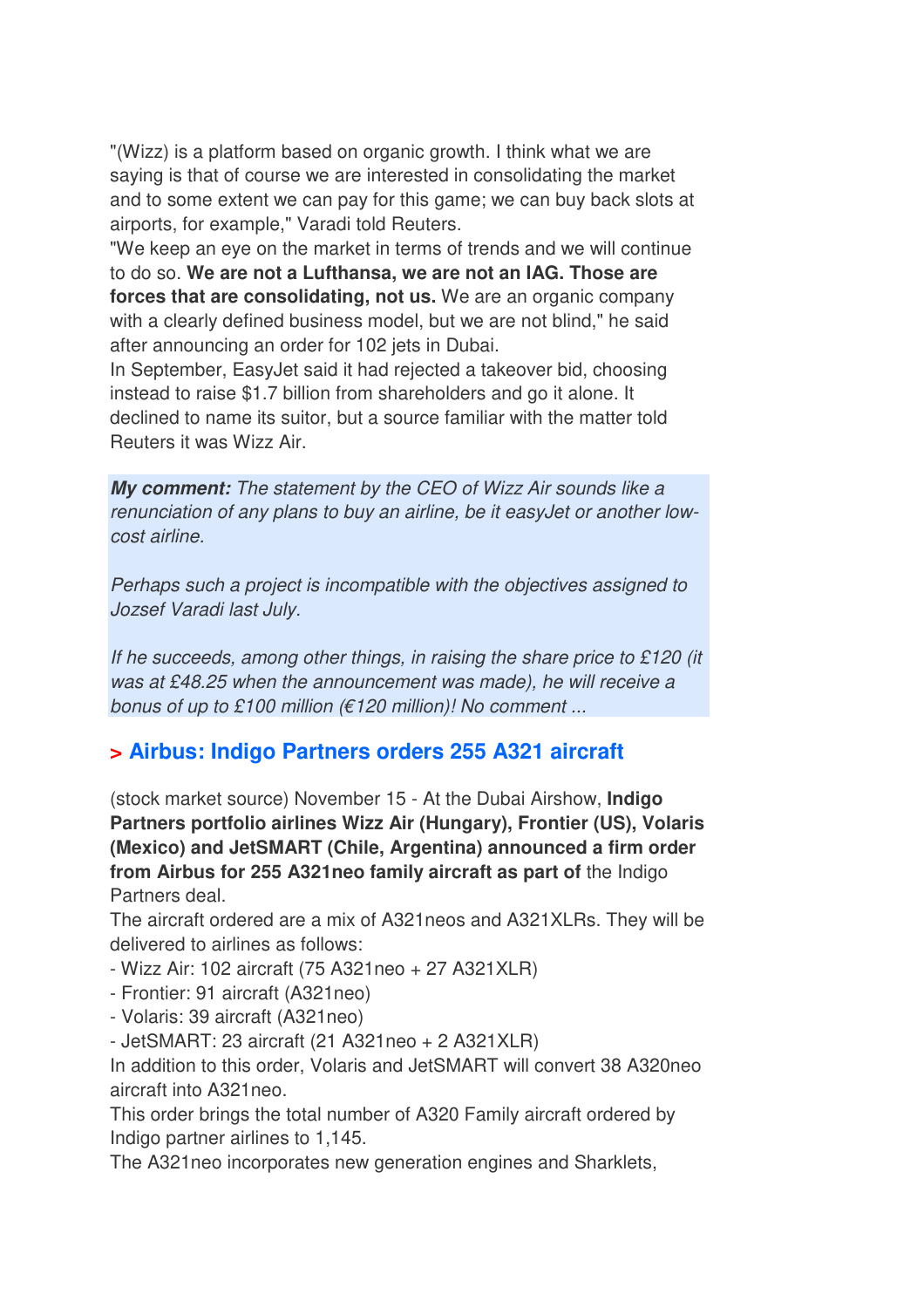offering more than 25% fuel and CO2 savings, as well as a 50% noise reduction.

The A321XLR version offers a range extension to 4,700 nm. The flight time of the A321XLR can be up to 11 hours.

 $\left(\ldots\right)$ 

The negotiated amount of the order is not specified.

#### **Indigo Partners LLC is a private equity fund based in Phoenix, Arizona. It is focused on global investments in air transport**.

**My comment:** Indigo Partners is the second largest shareholder, with 7.7% of the capital, of the ultra low-cost airline Wizz Air.

The other main shareholders are two of the three largest pension fund managers in the world.

The A321XLR order could enable Wizz Air Abu Dhabi, a subsidiary of Wizz Air based in the United Arab Emirates, to serve Asia and Africa. Its General Manager, Jozsef Varadi, had mentioned this opportunity last April.

### **> Aeronautics industry learns first lessons from the crisis at Dubai show**

(source Les Echos) November 14 - **The Dubai Air Show**, which opened its doors this Sunday until November 18 (...) - the first since the beginning of the pandemic - **marks the entry into the post-crisis world. A world in the continuity of the previous one**, (...) but also, with some significant changes.

The latest edition of the Airbus 20-year market outlook study, unveiled on the eve of the show, illustrates this change in continuity. Overall, these forecasts have not changed radically. **Airbus still expects 39,000 deliveries of new aircraft with more than 100 seats by 2040**  (compared to 39,213 expected in the 2019 edition), all models and aircraft manufacturers combined, with a high proportion of single-aisle medium-haul aircraft of the A320 and A220 type unchanged (29,700). According to Airbus commercial director Christian Scherer, the Covid crisis has certainly caused the world air transport industry to lose two years of growth. But traffic could return to its 2019 level as early as 2023. And in the **long term, air transport could still count on a growth rate of about 4% per year,** as before the crisis, which would allow world air traffic to exceed, as expected, 8 billion passengers around 2040.

However, while the crisis has not called into question the development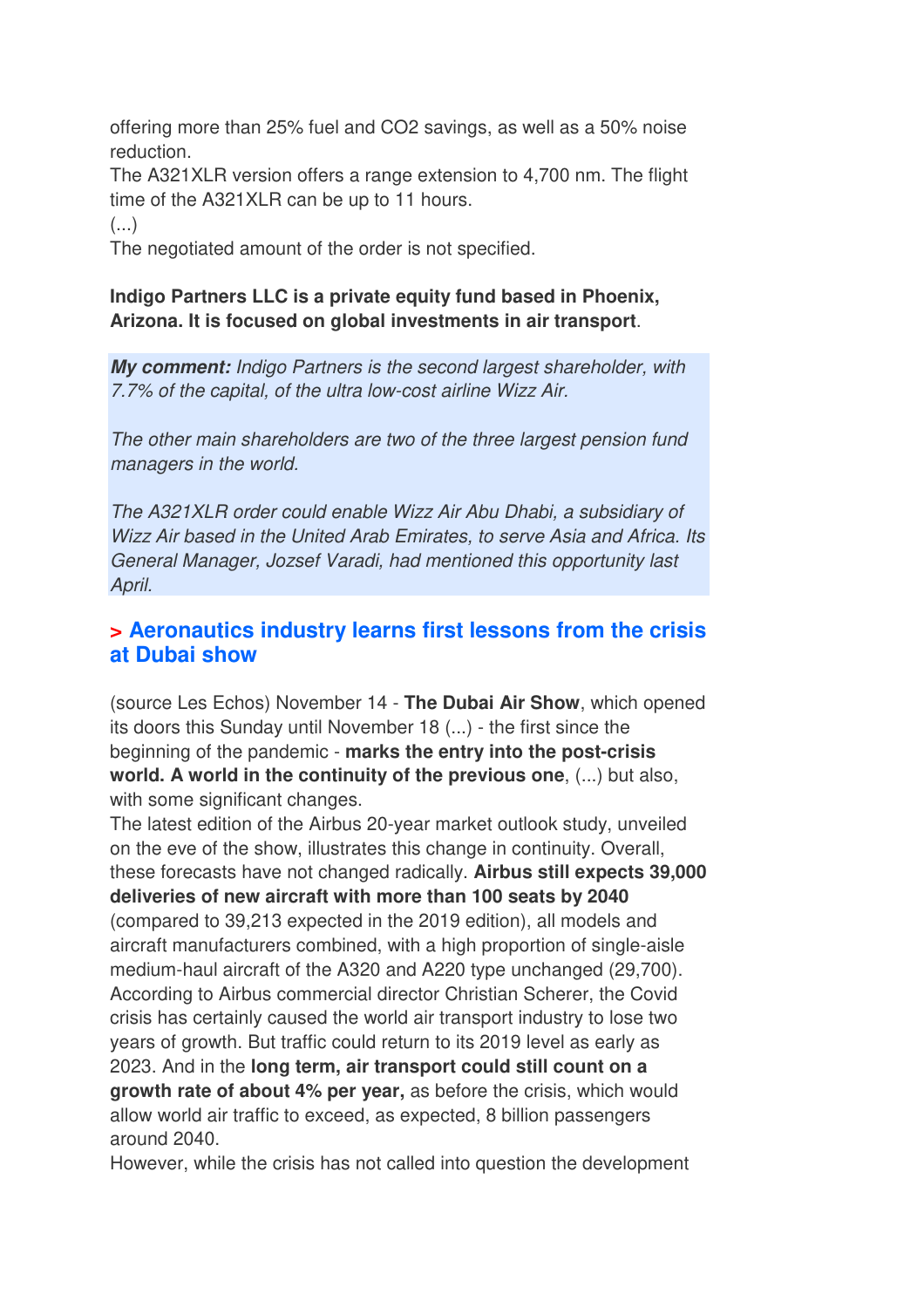of air transport, a few notable changes are emerging in the background. The first concerns the share of aircraft deliveries intended to replace older aircraft. In the Airbus study, this has risen from 35% in 2019 to 40%, or some 15,250 aircraft out of the 39,000 planned. (...)

**Despite the financial difficulties, most airlines have not cancelled their orders** - some have even started ordering again - showing their willingness to modernise their fleets without waiting for growth to return. (...)

" **Until now, this desire to renew was driven by fuel prices, but environmental concerns have now been added**," explains Christian Scherer. Today, only 13% of the world's fleet is made up of new generation aircraft. These new generation aircraft can reduce fuel consumption - and therefore CO2 emissions - by 25%," he points out. This increased focus on efficiency also explains **another new development: the rise of the mid-range aircraft market segment**, which straddles the gap between medium and long-haul aircraft. The **most successful example is the Airbus A321 XLR,** which will enter service between 2023 and 2024. **This new, longer-range version of Airbus' largest single-aisle aircraft will be capable of operating both medium-haul and transatlantic routes.** 

 "**The A321 XLR will change the game,**" says Airbus. Until now, to launch a long-haul route, it was necessary to take a long-haul wide-body aircraft even if the traffic did not really justify it. With the A321, airlines will be able to develop long-haul routes from regional cities without having to go through major hubs.

**This is food for thought for Boeing, which was wondering before the crisis about the market prospects for a new "mid-range" aircraft** and which has not abandoned the idea of launching a new model once the crisis is over. "Today, we know that the market does exist.

**Another major lesson of this crisis is the new importance of air freight.** With the fall in passenger traffic, cargo traffic, which was previously considered a simple complement to the business, has become a lifeline for many airlines. And despite the upturn in traffic, demand for air freight remains strong at high rates. Hence the market forecasts revised sharply upwards by Airbus, which expects demand for 3,000 cargo aircraft by 2040, i.e. a third more than before the crisis. It also explains the new projects of Airbus and Boeing for this market of cargo planes. **The European aircraft manufacturer, which has not been very active until now, was the first to announce a cargo version of the A350 last summer. "**We are very satisfied with the market's response to this announcement," says Christian Scherer, who could sign a first order at the Dubai air show.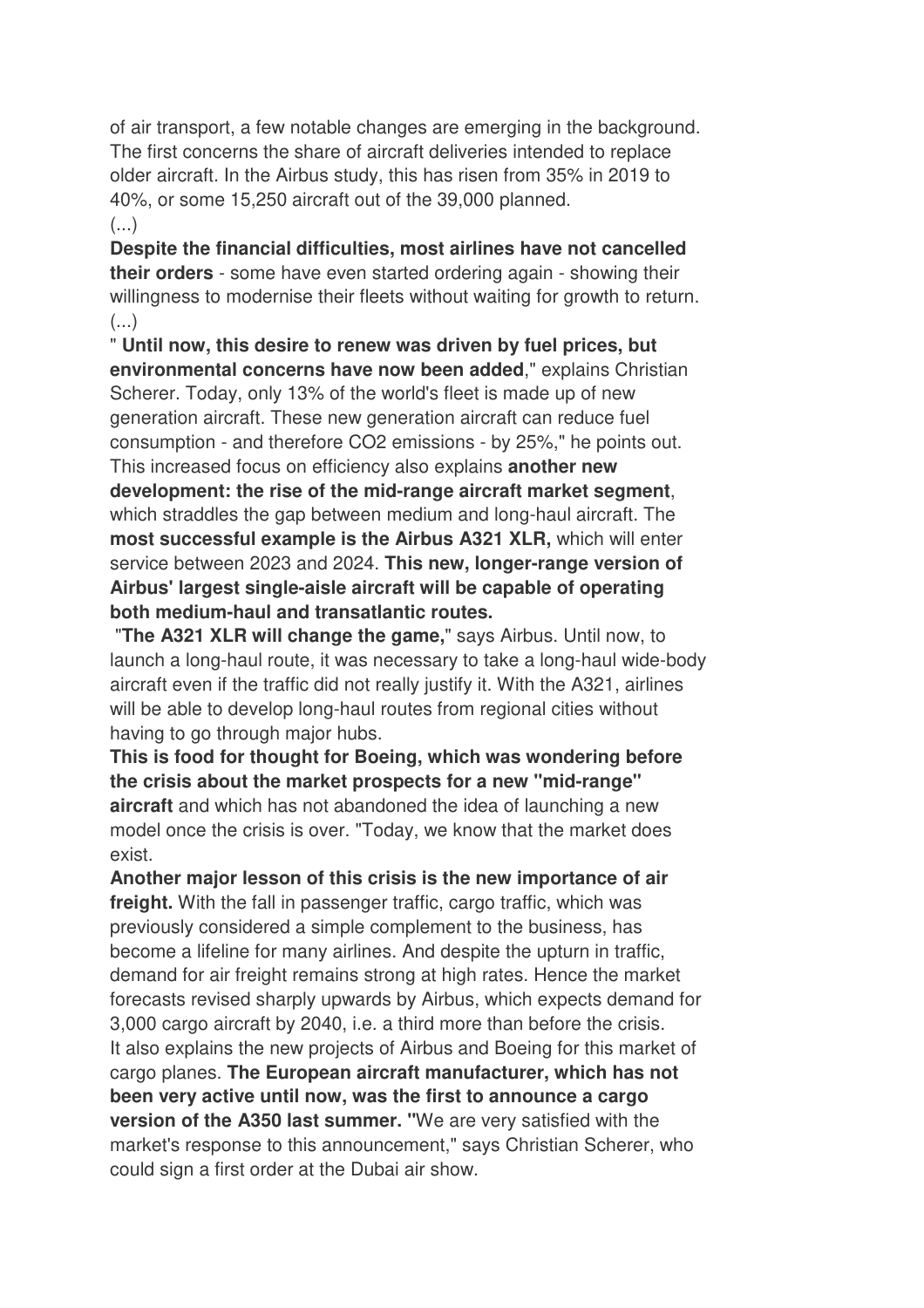**For its part, Boeing has been promising its customers a cargo version of the 777X, which was expected to be launched at the Dubai air show. This will probably not be the case, as** the American aircraft manufacturer has apparently not yet finalized discussions with the first potential customers, including Emirates and Qatar Airways. But in the meantime, Boeing has already increased production of the classic 777 freighters, taking some fifty orders since the crisis began.

**My comment:** In 2018, the world's fleet of passenger and cargo aircraft was 23,000.

If, as Airbus expects, it doubles by 2040, the fuel savings induced by the use of less kerosene-guzzling engines will not be enough to meet the CO2 emission reduction targets.

Airlines will have to find other ways to reduce their carbon footprint.

For European airlines, which are not expected to see their fleets increase dramatically, the use of biofuels could be a solution, if they were available in sufficient quantities.

The issue will be more complex in Asia and Africa. With their fleets expected to grow dramatically, Asian and African airlines will have to find additional ways to reduce their carbon footprint.

## **End of the press review**

#### **> Advice for employees and former employees who are shareholders**

You will find on my navigaction site the modalities of access to the sites of the managers.

To avoid forgetting to change your contact details each time you change your postal address, **I advise you to enter a personal e-mail address**. It will be used for all correspondence with the management bodies.

Keep all the documents relating to your Air France-KLM shares in one place: all the letters you receive from the various managers, Natixis, Société Générale, and your personal financial institution if you bought your shares through it.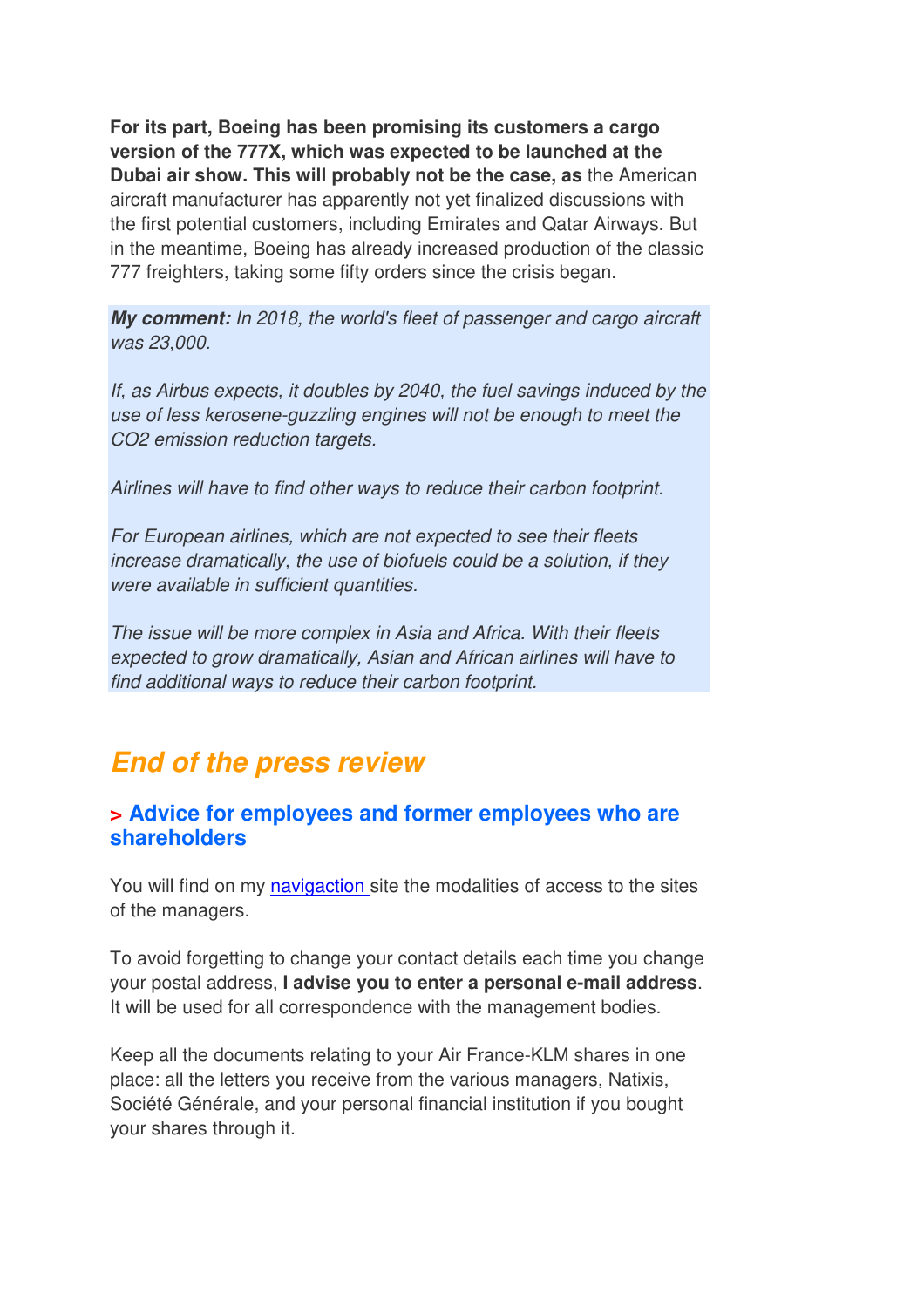## **> My comments on the Air France-KLM share price trend**

**Air France-KLM shares** closed at **4.231 euros** on Monday 15 November. **It is down sharply this week by -8.76%. It has lost half of what it had gained in the previous two weeks (following the announcement of better than expected quarterly results, it had risen by 19.5%).**

Before the coronavirus epidemic, Air France-KLM shares were at 9.93 euros.

**The average (consensus) analyst price for AF-KLM shares is 3.29 euros**. The highest price target is 5.5 euros, the lowest 1 euro. You can find the details of the analysts' consensus on my blog. I do not take into account the opinions of analysts prior to the beginning of the health crisis.

**Brent crude oil** (North Sea) is **down significantly this week by \$3 to \$81.** 

At the end of October 2020, it was at a low of \$37.

#### **At \$86 on October 25, Brent had reached a level not seen since**

**2014**, supported by supply disruptions and underlying demand. Natural gas prices continue to rise to their highest level in at least seven years. Investors seem to feel that hydrocarbon producers have cut back too much during the pandemic so that demand pressure is unbalancing the market.

#### **This indicative information does not constitute an invitation to sell or a solicitation to buy Air France-KLM shares.**

You can react to this press review or send me any information or thoughts that will help me better carry out my duties as a director of the Air France-KLM group.

### **You can ask me, by return, any question relating to the Air France-KLM group or to employee share ownership...**

See you soon.

To find the last press reviews of Monday, it is here